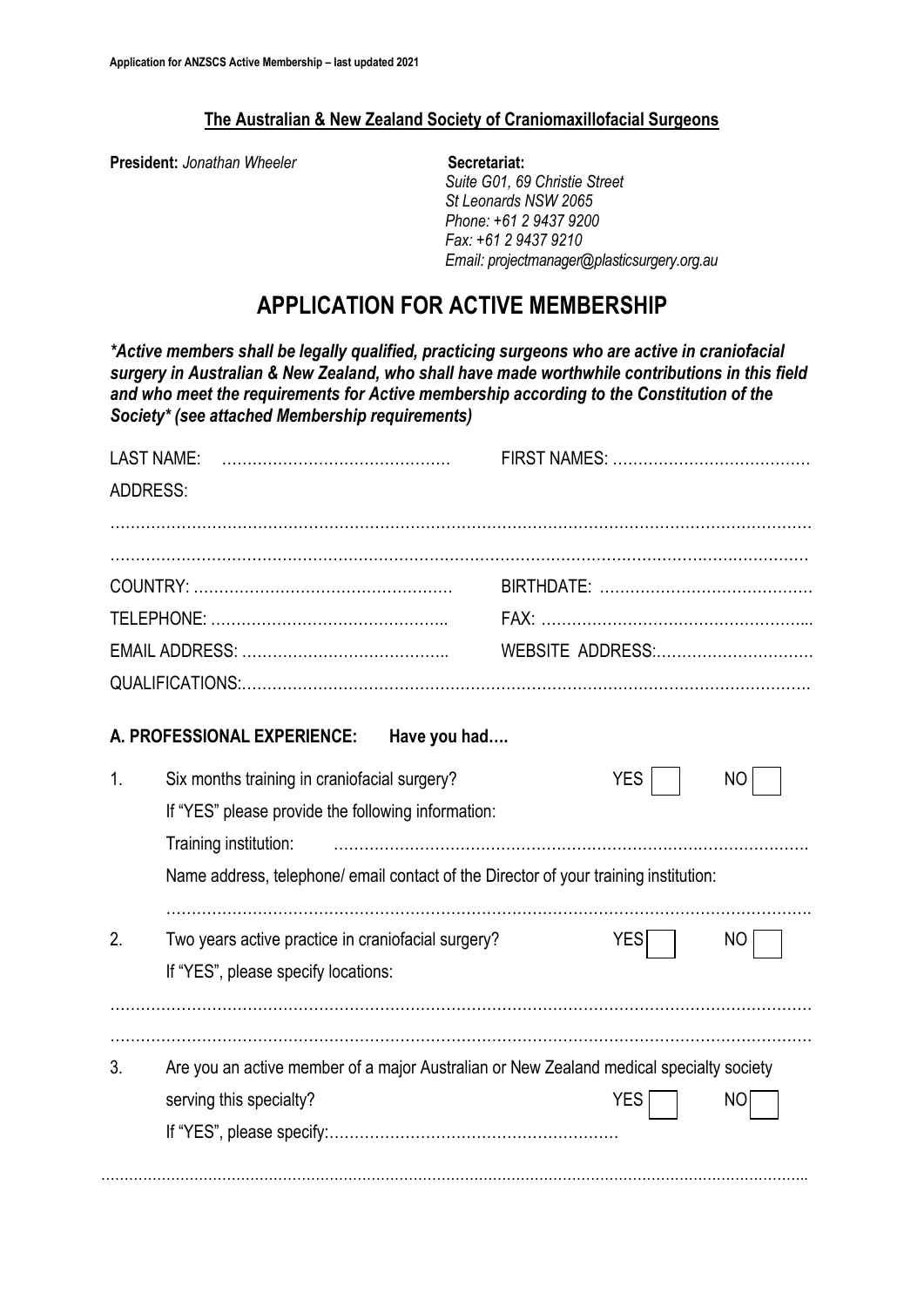## **B. SPONSORS**

#### Please note:

- *A candidate for Active membership must be sponsored and co-sponsored by members of the Society who personally know the candidate (Ref section30A of the Constitution)*
- *Nominations for membership must be made in writing by two members of the Society, of whom one must be an Active member (Ref section 30b of Constitution)*
- *Active members can act as a key sponsor for only one candidate, but may co-sponsor any number of candidates, in any one year.(Ref section 31 of the Constitution)*

## **C. IMPORTANT ATTACHMENTS TO YOUR APPLICATION FORM**

It is a requirement of **Active** membership that you submit in typed form (with this application)

- A list of the surgical operations that you have performed in the two years preceding this application.
- A percentage of these should be of the intracranial type (see Appendix A).
- A list of members of your clinical team(s) for the two year period preceding this application.
- A list of your publications and scientific contributions at least two papers are to be on the subject of craniofacial surgery.
- A current copy of your full Curriculum Vitae.

## **Please ensure the above items are included with the Active membership application form**

**email to: membership@plasticsurgery.org.au**